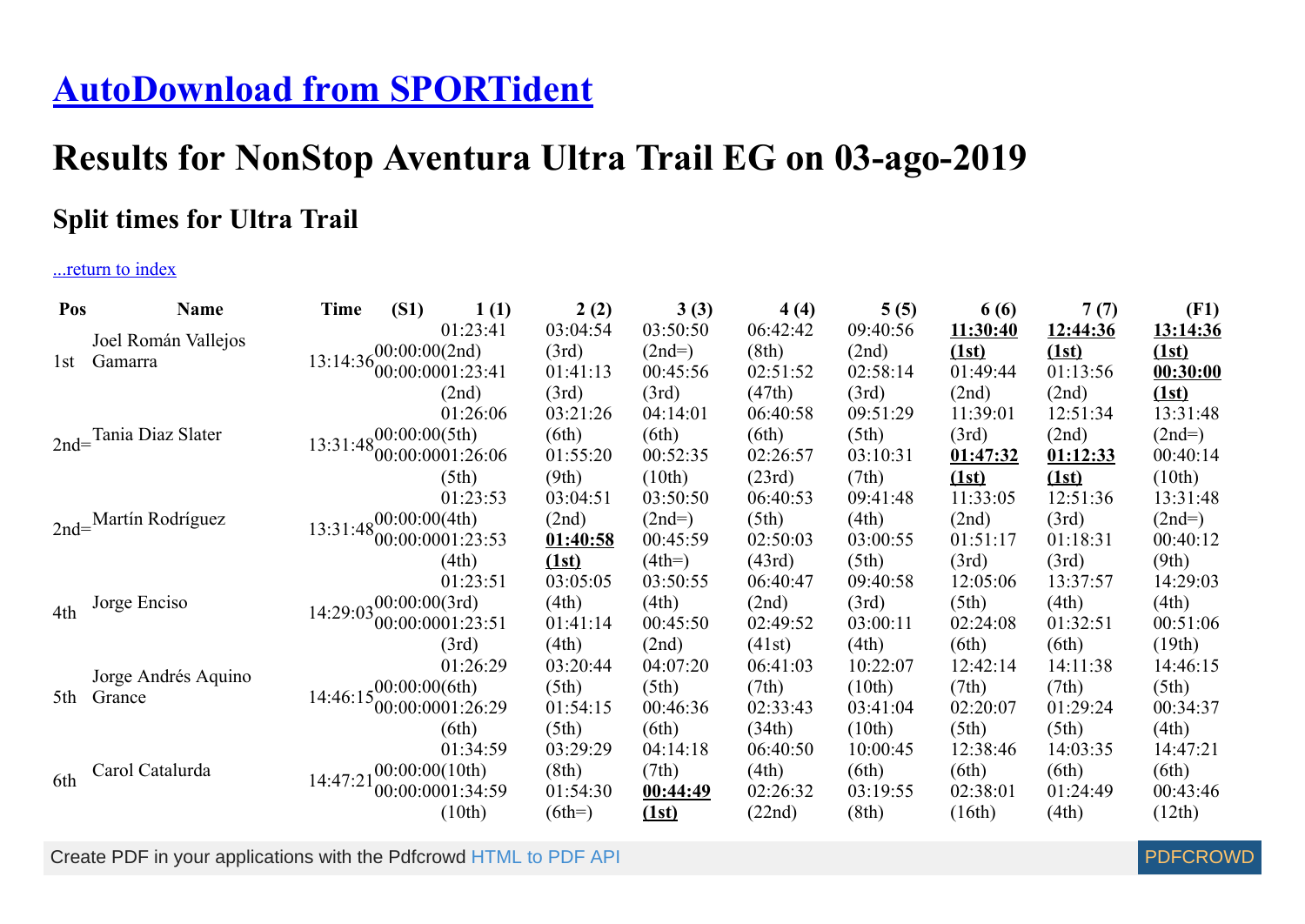|      | 7th Cristian Ariel Aranda Ayala 14:51:5900:00:0001:23:38 | 00:00:00(1st)                                  | 03:04:48<br>(1st) | 03:50:47<br>(1st) | 06:40:49<br>(3rd) | 09:35:05<br>(1st) | 11:51:51<br>(4th) | 13:51:53<br>(5th)                                                                                                                                                                                                                                                                                                                                                                            | 14:51:59<br>(7th) |
|------|----------------------------------------------------------|------------------------------------------------|-------------------|-------------------|-------------------|-------------------|-------------------|----------------------------------------------------------------------------------------------------------------------------------------------------------------------------------------------------------------------------------------------------------------------------------------------------------------------------------------------------------------------------------------------|-------------------|
|      |                                                          | 01:23:38                                       | 01:41:10          | 00:45:59          | 02:50:02          | 02:54:16          | 02:16:46          |                                                                                                                                                                                                                                                                                                                                                                                              | 01:00:06          |
|      |                                                          | (1st)                                          | (2nd)             | $(4th=)$          | (42nd)            | (2nd)             | (4th)             |                                                                                                                                                                                                                                                                                                                                                                                              | (24th)            |
|      |                                                          | 01:34:56                                       | 03:40:54          | 04:46:04          | 06:45:10          | 10:30:08          | 12:54:23          |                                                                                                                                                                                                                                                                                                                                                                                              | 15:08:42          |
| 8th  | Ruben Etienne                                            | $15:08:42_{00}^{00:00:00(8th)}$                | (11th)            | (13th)            | (9th)             | (12th)            | $(8th=)$          |                                                                                                                                                                                                                                                                                                                                                                                              | (8th)             |
|      |                                                          | 00:00:0001:34:56                               | 02:05:58          | 01:05:10          | 01:59:06          | 03:44:58          | 02:24:15          |                                                                                                                                                                                                                                                                                                                                                                                              | 00:32:30          |
|      |                                                          | (8th)                                          | (14th)            | (21st)            | (2nd)             | (13th)            | (7th)             |                                                                                                                                                                                                                                                                                                                                                                                              | (2nd)             |
|      |                                                          | 01:41:54                                       | 03:50:25          | 04:47:15          | 06:45:11          | 10:28:54          | 12:54:27          |                                                                                                                                                                                                                                                                                                                                                                                              | 15:13:25          |
| 9th  | Hugo Valiente                                            | $15:13:25^{00:00:00(16th)}_{00.00}$            | (15th)            | (16th)            | (10th)            | (11th)            | (10th)            |                                                                                                                                                                                                                                                                                                                                                                                              | (9th)             |
|      |                                                          | 00:00:0001:41:54                               | 02:08:31          | 00:56:50          | 01:57:56          | 03:43:43          | 02:25:33          |                                                                                                                                                                                                                                                                                                                                                                                              | 00:40:01          |
|      |                                                          | (16th)                                         | (16th)            | (12th)            | (1st)             | (12th)            | (8th)             |                                                                                                                                                                                                                                                                                                                                                                                              | (7th)             |
|      |                                                          | 01:46:06                                       | 03:51:36          | 04:46:58          | 06:53:59          | 10:36:56          | 13:13:20          |                                                                                                                                                                                                                                                                                                                                                                                              | 15:27:30          |
|      | 10th Pablo Aguerre                                       | $15:27:30^{00:00:00(17th)}$                    | (16th)            | (15th)            | (11th)            | (13th)            | (12th)            |                                                                                                                                                                                                                                                                                                                                                                                              | (11th)            |
|      |                                                          | 00:00:0001:46:06                               | 02:05:30          | 00:55:22          | 02:07:01          | 03:42:57          | 02:36:24          |                                                                                                                                                                                                                                                                                                                                                                                              | 00:40:38          |
|      |                                                          | (17th)                                         | (13th)            | (11th)            | (4th)             | (11th)            | (13th)            |                                                                                                                                                                                                                                                                                                                                                                                              | (11th)            |
|      |                                                          | 01:39:44                                       | 03:44:11          | 04:43:25          | 06:54:01          | 10:43:48          | 13:21:14          |                                                                                                                                                                                                                                                                                                                                                                                              | 16:00:33          |
|      | 11th Rolando Egusquiza                                   | $16:00:33\frac{00:00:00(14th)}{000:000(14th)}$ | (13th)            | (11th)            | (12th)            | (14th)            | (13th)            |                                                                                                                                                                                                                                                                                                                                                                                              | (13th)            |
|      |                                                          | 00:00:0001:39:44                               | 02:04:27          | 00:59:14          | 02:10:36          | 03:49:47          | 02:37:26          |                                                                                                                                                                                                                                                                                                                                                                                              | 00:44:37          |
|      |                                                          | (14th)                                         | (12th)            | (13th)            | (5th)             | (14th)            | (15th)            |                                                                                                                                                                                                                                                                                                                                                                                              | (13th)            |
|      | Gustavo Alfredo Morel                                    | 01:35:01                                       | 03:29:32          | 04:21:19          | 06:27:09          | 10:18:31          | 13:56:30          |                                                                                                                                                                                                                                                                                                                                                                                              | 17:10:49          |
|      | 12th Cattebeke                                           | $17:10:49\substack{00:00:00(11th)}$            | (9th)             | (8th)             | (1st)             | (7th)             | (14th)            |                                                                                                                                                                                                                                                                                                                                                                                              | (14th)            |
|      |                                                          | 00:00:0001:35:01                               | 01:54:31          | 00:51:47          | 02:05:50          | 03:51:22          | 03:37:59          | 02:00:02<br>(18th)<br>14:36:12<br>(10th)<br>01:41:49<br>(12th)<br>14:33:24<br>(8th)<br>01:38:57<br>(10th)<br>14:46:52<br>(11th)<br>01:33:32<br>(8th)<br>15:15:56<br>(13th)<br>01:54:42<br>(17th)<br>16:16:02<br>(14th)<br>02:19:32<br>(29th)<br>16:47:00<br>(15th)<br>02:19:19<br>(28th)<br>16:47:30<br>(16th)<br>01:49:11<br>(15th)<br>16:47:50<br>(18th)<br>01:42:52<br>(13th)<br>16:47:34 | 00:54:47          |
|      |                                                          | (11th)                                         | (8th)             | (7th)             | (3rd)             | (16th)            | (24th)            |                                                                                                                                                                                                                                                                                                                                                                                              | (22nd)            |
|      |                                                          | 01:49:04                                       | 04:42:06          | 05:53:26          | 08:13:21          | 11:51:42          | 14:27:41          |                                                                                                                                                                                                                                                                                                                                                                                              | 17:20:37          |
| 13th | Delia Villalba                                           | $17:20:37_{00.00}^{00.00}(0.022nd=)$           | (30th)            | $(32nd=)$         | (28th)            | (18th)            | (16th)            |                                                                                                                                                                                                                                                                                                                                                                                              | (15th)            |
|      |                                                          | 00:00:0001:49:04                               | 02:53:02          | 01:11:20          | 02:19:55          | 03:38:21          | 02:35:59          |                                                                                                                                                                                                                                                                                                                                                                                              | 00:33:37          |
|      |                                                          | $(22nd=)$                                      | (39th)            | (30th)            | (15th)            | (9th)             | (11th)            |                                                                                                                                                                                                                                                                                                                                                                                              | (3rd)             |
|      |                                                          | 01:49:21                                       | 04:06:03          | 05:10:34          | 07:44:08          | 11:45:15          | 14:58:19          |                                                                                                                                                                                                                                                                                                                                                                                              | 17:25:29          |
| 14th | Cecilia Guerrero                                         | $17:25:29\substack{00:00:00(24th)}$            | (19th)            | (19th)            | (19th)            | (16th)            | (18th)            |                                                                                                                                                                                                                                                                                                                                                                                              | (16th)            |
|      |                                                          | 00:00:0001:49:21                               | 02:16:42          | 01:04:31          | 02:33:34          | 04:01:07          | 03:13:04          |                                                                                                                                                                                                                                                                                                                                                                                              | 00:37:59          |
|      |                                                          | (24th)                                         | (18th)            | (19th)            | (33rd)            | (20th)            | (22nd)            |                                                                                                                                                                                                                                                                                                                                                                                              | (5th)             |
|      |                                                          | 01:40:18                                       | 03:44:16          | 04:43:32          | 06:57:52          | 11:24:31          | 15:04:58          |                                                                                                                                                                                                                                                                                                                                                                                              | 17:27:46          |
|      | 15th Celso Ayala                                         | $17:27:46^{00:00:00(15th)}_{00.00}$            | (14th)            | (12th)            | (13th)            | (15th)            | (19th)            |                                                                                                                                                                                                                                                                                                                                                                                              | (17th)            |
|      |                                                          | '00:00:0001:40:18                              | 02:03:58          | 00:59:16          | 02:14:20          | 04:26:39          | 03:40:27          |                                                                                                                                                                                                                                                                                                                                                                                              | 00:39:56          |
|      |                                                          | (15th)                                         | (11th)            | (14th)            | (8th)             | (31st)            | (25th)            |                                                                                                                                                                                                                                                                                                                                                                                              | (6th)             |
|      | 16th Hermes González                                     | 17:34:4600:00:0001:52:23                       | 04:50:48          | 06:07:51          | 08:30:16          | 12:35:18          | 15:11:23          |                                                                                                                                                                                                                                                                                                                                                                                              | 17:34:46          |

Create PDF in your applications with the Pdfcrowd [HTML to PDF API](https://pdfcrowd.com/doc/api/?ref=pdf) [PDFCROWD](https://pdfcrowd.com/?ref=pdf) Create PDF API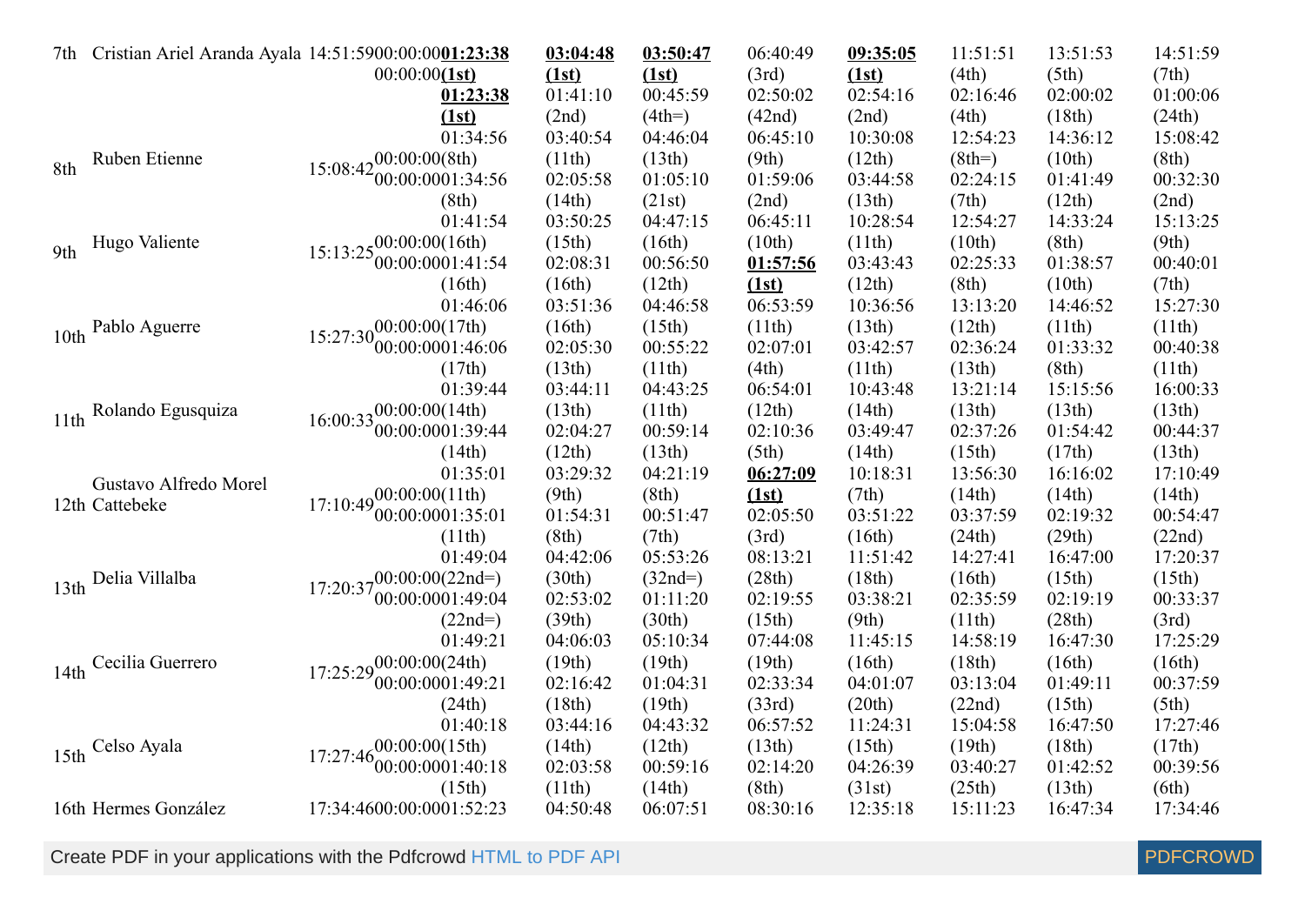|                               | 00:00:00(28th)                                         | (39th)   | (40th)    | (39th)    | (28th)    | (22nd)   | (17th)    | (18th)   |
|-------------------------------|--------------------------------------------------------|----------|-----------|-----------|-----------|----------|-----------|----------|
|                               | 01:52:23                                               | 02:58:25 | 01:17:03  | 02:22:25  | 04:05:02  | 02:36:05 | 01:36:11  | 00:47:12 |
|                               | (28th)                                                 | (47th)   | (42nd)    | (16th)    | (21st)    | (12th)   | (9th)     | (16th)   |
|                               | 01:48:53                                               | 04:45:33 | 05:53:26  | 08:13:08  | 12:08:37  | 15:15:48 | 16:48:49  | 17:34:49 |
| Osvaldo Velazquez<br>17th     | $17:34:49^{00:00:00(20th)}$                            | (37th)   | $(32nd=)$ | (27th)    | (24th)    | (23rd)   | (19th)    | (19th)   |
|                               | 00:00:0001:48:53                                       | 02:56:40 | 01:07:53  | 02:19:42  | 03:55:29  | 03:07:11 | 01:33:01  | 00:46:00 |
|                               | (20th)                                                 | (43rd)   | (26th)    | (12th)    | (18th)    | (21st)   | (7th)     | (14th)   |
|                               | 01:46:39                                               | 04:06:29 | 05:24:44  | 07:44:17  | 11:49:38  | 14:28:40 | 16:58:24  | 17:45:42 |
| 18th De Luca Luis             | $17:45:42_{00}^{00:00:00(19th)}$                       | (20th)   | (20th)    | (20th)    | (17th)    | (17th)   | (20th)    | (20th)   |
|                               | 00:00:0001:46:39                                       | 02:19:50 | 01:18:15  | 02:19:33  | 04:05:21  | 02:39:02 | 02:29:44  | 00:47:18 |
|                               | (19th)                                                 | (19th)   | (43rd)    | (11th)    | (22nd)    | (17th)   | (37th)    | (17th)   |
|                               | 02:09:26                                               | 04:42:36 | 05:45:48  | 08:01:23  | 11:51:49  | 14:27:40 | 17:08:39  | 18:03:20 |
| 19th Joaquina Gaetana Iovino  | $18:03:20_{00}^{00:00:00}(43rd)$                       | (35th)   | (26th)    | (23rd)    | (19th)    | (15th)   | (22nd)    | (21st)   |
|                               | 00:00:0002:09:26                                       | 02:33:10 | 01:03:12  | 02:15:35  | 03:50:26  | 02:35:51 | 02:40:59  | 00:54:41 |
|                               | (43rd)                                                 | (25th)   | (16th)    | (9th)     | (15th)    | (10th)   | (44th)    | (21st)   |
|                               | 01:49:04                                               | 04:45:11 | 05:53:36  | 08:13:28  | 12:08:59  | 15:15:52 | 17:01:23  | 18:06:46 |
| Alexander Bobadilla<br>20th   |                                                        | (36th)   | $(35th=)$ | (29th)    | (25th)    | (24th)   | (21st)    | (22nd)   |
|                               | $18:06:46\substack{00:00:00(22nd=)}{00:00:0001:49:04}$ | 02:56:07 | 01:08:25  | 02:19:52  | 03:55:31  | 03:06:53 | 01:45:31  | 01:05:23 |
|                               | $(22nd=)$                                              | (42nd)   | (27th)    | (14th)    | (19th)    | (20th)   | (14th)    | (28th)   |
|                               | 01:39:05                                               | 04:01:15 | 05:05:52  | 07:38:09  | 11:59:04  | 15:05:17 | 17:21:18  | 18:24:43 |
| Antonio Espinola Vera<br>21st | $18.24.43_{00}^{00.00000(13th)}$                       | (17th)   | (17th)    | (16th)    | (20th)    | (20th)   | (23rd)    | (23rd)   |
|                               | 00:00:0001:39:05                                       | 02:22:10 | 01:04:37  | 02:32:17  | 04:20:55  | 03:06:13 | 02:16:01  | 01:03:25 |
|                               | (13th)                                                 | (20th)   | (20th)    | $(31st=)$ | $(26th=)$ | (18th)   | $(22nd=)$ | (27th)   |
|                               | 01:49:47                                               | 04:03:11 | 05:05:56  | 07:38:13  | 11:59:08  | 15:05:23 | 17:21:24  | 18:24:46 |
| 22nd Federico Martínez        | $18:24:46^{00:00:00(26th)}_{0.0.00}$                   | (18th)   | (18th)    | (17th)    | (21st)    | (21st)   | (24th)    | (24th)   |
|                               | 00:00:0001:49:47                                       | 02:13:24 | 01:02:45  | 02:32:17  | 04:20:55  | 03:06:15 | 02:16:01  | 01:03:22 |
|                               | (26th)                                                 | (17th)   | (15th)    | $(31st=)$ | $(26th=)$ | (19th)   | $(22nd=)$ | (26th)   |
|                               | 01:54:58                                               | 04:42:22 | 05:53:43  | 08:13:31  | 12:07:41  | 15:52:04 | 18:16:11  | 19:32:49 |
| 23rd Hugo Pastore             | $19:32:49^{00:00:00(30th)}$                            | (32nd)   | (37th)    | (30th)    | (22nd)    | (25th)   | (25th)    | (25th)   |
|                               | 00:00:0001:54:58                                       | 02:47:24 | 01:11:21  | 02:19:48  | 03:54:10  | 03:44:23 | 02:24:07  | 01:16:38 |
|                               | $(30th=)$                                              | (37th)   | (31st)    | (13th)    | (17th)    | (27th)   | (32nd)    | (40th)   |
|                               | 01:46:34                                               | 04:15:23 | 05:30:38  | 07:58:27  | 12:18:10  | 16:03:17 | 18:28:32  | 19:44:19 |
| Gustavo Arriola<br>24th       | $19:44:19^{00:00:00(18th)}$                            | (21st)   | (22nd)    | (21st)    | (27th)    | (27th)   | (27th)    | (26th)   |
|                               | 00:00:0001:46:34                                       | 02:28:49 | 01:15:15  | 02:27:49  | 04:19:43  | 03:45:07 | 02:25:15  | 01:15:47 |
|                               | (18th)                                                 | (23rd)   | (38th)    | (25th)    | (25th)    | (30th)   | (34th)    | (38th)   |
| 25th Ricardo Manuel Doldán    | 19:44:2000:00:0002:02:19                               | 04:25:21 | 05:35:36  | 08:02:04  | 12:16:56  | 16:03:25 | 18:28:36  | 19:44:20 |
| Pérez                         | 00:00:00(39th)                                         | (24th)   | (23rd)    | (24th)    | (26th)    | (28th)   | (28th)    | (27th)   |

Create PDF in your applications with the Pdfcrowd [HTML to PDF API](https://pdfcrowd.com/doc/api/?ref=pdf) [PDFCROWD](https://pdfcrowd.com/?ref=pdf) Create PDF API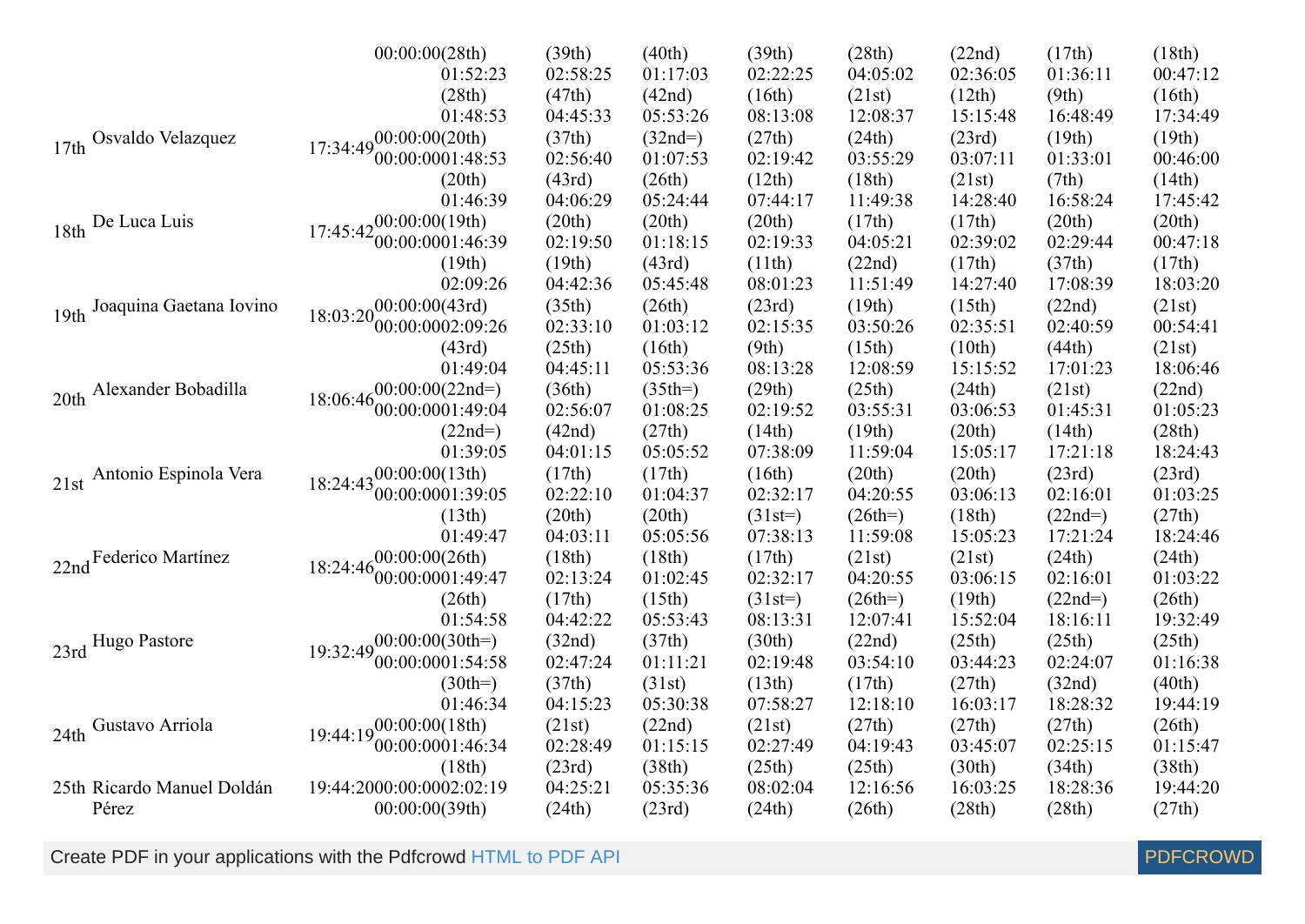|                                                                                                                                                                                                                                                                                                                                | 02:02:19                             | 02:23:02                                                                                                                                                                                                                                                                                                                                                                                                                                                                                                                                                                                                                                                                                                                                                                                                                                                                                                                                                                                                                                                                                                                                                                                                                                                                                                                                                                                                                                                                                                                                                                                                                                                                                                                                                                                                                                                                                                                                                                                                            | 01:10:15  | 02:26:28 | 04:14:52 | 03:46:29 | 02:25:11 | 01:15:44 |
|--------------------------------------------------------------------------------------------------------------------------------------------------------------------------------------------------------------------------------------------------------------------------------------------------------------------------------|--------------------------------------|---------------------------------------------------------------------------------------------------------------------------------------------------------------------------------------------------------------------------------------------------------------------------------------------------------------------------------------------------------------------------------------------------------------------------------------------------------------------------------------------------------------------------------------------------------------------------------------------------------------------------------------------------------------------------------------------------------------------------------------------------------------------------------------------------------------------------------------------------------------------------------------------------------------------------------------------------------------------------------------------------------------------------------------------------------------------------------------------------------------------------------------------------------------------------------------------------------------------------------------------------------------------------------------------------------------------------------------------------------------------------------------------------------------------------------------------------------------------------------------------------------------------------------------------------------------------------------------------------------------------------------------------------------------------------------------------------------------------------------------------------------------------------------------------------------------------------------------------------------------------------------------------------------------------------------------------------------------------------------------------------------------------|-----------|----------|----------|----------|----------|----------|
|                                                                                                                                                                                                                                                                                                                                | (39th)                               | (21st)                                                                                                                                                                                                                                                                                                                                                                                                                                                                                                                                                                                                                                                                                                                                                                                                                                                                                                                                                                                                                                                                                                                                                                                                                                                                                                                                                                                                                                                                                                                                                                                                                                                                                                                                                                                                                                                                                                                                                                                                              | (29th)    | (21st)   | (24th)   | (31st)   | (33rd)   | (37th)   |
|                                                                                                                                                                                                                                                                                                                                | 02:03:08                             | 04:34:35                                                                                                                                                                                                                                                                                                                                                                                                                                                                                                                                                                                                                                                                                                                                                                                                                                                                                                                                                                                                                                                                                                                                                                                                                                                                                                                                                                                                                                                                                                                                                                                                                                                                                                                                                                                                                                                                                                                                                                                                            | 05:46:17  | 08:02:16 | 12:07:45 | 15:52:38 | 18:16:13 | 19:46:45 |
| <b>Shirley Gamarra</b><br>26th                                                                                                                                                                                                                                                                                                 | $19:46:45\substack{00:00:00(40th)}$  |                                                                                                                                                                                                                                                                                                                                                                                                                                                                                                                                                                                                                                                                                                                                                                                                                                                                                                                                                                                                                                                                                                                                                                                                                                                                                                                                                                                                                                                                                                                                                                                                                                                                                                                                                                                                                                                                                                                                                                                                                     | (28th)    |          | (23rd)   | (26th)   |          | (28th)   |
|                                                                                                                                                                                                                                                                                                                                | 00:00:0002:03:08                     | 02:31:27                                                                                                                                                                                                                                                                                                                                                                                                                                                                                                                                                                                                                                                                                                                                                                                                                                                                                                                                                                                                                                                                                                                                                                                                                                                                                                                                                                                                                                                                                                                                                                                                                                                                                                                                                                                                                                                                                                                                                                                                            | 01:11:42  | 02:15:59 | 04:05:29 | 03:44:53 | 02:23:35 | 01:30:32 |
|                                                                                                                                                                                                                                                                                                                                | (40th)                               |                                                                                                                                                                                                                                                                                                                                                                                                                                                                                                                                                                                                                                                                                                                                                                                                                                                                                                                                                                                                                                                                                                                                                                                                                                                                                                                                                                                                                                                                                                                                                                                                                                                                                                                                                                                                                                                                                                                                                                                                                     |           |          |          |          |          | (49th)   |
|                                                                                                                                                                                                                                                                                                                                | 01:58:08                             | 04:41:57                                                                                                                                                                                                                                                                                                                                                                                                                                                                                                                                                                                                                                                                                                                                                                                                                                                                                                                                                                                                                                                                                                                                                                                                                                                                                                                                                                                                                                                                                                                                                                                                                                                                                                                                                                                                                                                                                                                                                                                                            | 05:53:36  | 08:19:30 | 12:41:34 | 16:37:14 | 19:00:09 | 19:51:46 |
| Francisco Almada<br>27th                                                                                                                                                                                                                                                                                                       | $-00:00:00(35th)$                    | (29th)                                                                                                                                                                                                                                                                                                                                                                                                                                                                                                                                                                                                                                                                                                                                                                                                                                                                                                                                                                                                                                                                                                                                                                                                                                                                                                                                                                                                                                                                                                                                                                                                                                                                                                                                                                                                                                                                                                                                                                                                              | $(35th=)$ | (36th)   | (30th)   | (31st)   | (29th)   | (29th)   |
|                                                                                                                                                                                                                                                                                                                                | 19:51:46<br>00:00:0001:58:08         | (26th)<br>(25th)<br>(26th)<br>(34th)<br>(28th)<br>(24th)<br>(10th)<br>(23rd)<br>(31st)<br>02:43:49<br>01:11:39<br>02:25:54<br>04:22:04<br>02:22:55<br>03:55:40<br>(19th)<br>(28th)<br>(30th)<br>(33rd)<br>$(32nd=)$<br>(35th)<br>04:34:15<br>05:41:38<br>08:13:38<br>12:57:18<br>17:10:33<br>19:16:12<br>(25th)<br>(25th)<br>(32nd)<br>(32nd)<br>(32nd)<br>(32nd)<br>02:37:23<br>02:32:00<br>02:05:39<br>01:07:23<br>04:43:40<br>04:13:15<br>(28th)<br>(25th)<br>(30th)<br>(33rd)<br>(46th)<br>(19th)<br>05:53:32<br>04:41:53<br>08:19:20<br>12:41:27<br>19:09:05<br>16:36:52<br>(29th)<br>(28th)<br>(34th)<br>(34th)<br>(29th)<br>(30th)<br>02:25:48<br>04:22:07<br>02:42:13<br>01:11:39<br>03:55:25<br>02:32:13<br>(31st)<br>(29th)<br>$(32nd=)$<br>(18th)<br>(34th)<br>(39th)<br>04:35:31<br>05:49:38<br>08:15:40<br>12:41:43<br>16:37:04<br>19:09:08<br>(27th)<br>(30th)<br>(31st)<br>(33rd)<br>(31st)<br>(31st)<br>02:26:02<br>02:32:04<br>02:35:43<br>01:14:07<br>04:26:03<br>03:55:21<br>(27th)<br>(35th)<br>(20th)<br>(30th)<br>(38th)<br>(33rd)<br>03:34:23<br>04:26:28<br>07:59:13<br>13:02:54<br>17:14:52<br>19:32:28<br>(10th)<br>(10th)<br>(22nd)<br>(35th)<br>(39th)<br>(36th)<br>01:59:48<br>00:52:05<br>03:32:45<br>05:03:41<br>04:11:58<br>02:17:36<br>(10th)<br>(9th)<br>(55th)<br>(42nd)<br>(45th)<br>(24th)<br>04:53:03<br>06:08:17<br>19:32:03<br>08:38:57<br>13:28:57<br>17:13:52<br>(42nd)<br>(42nd)<br>(40th)<br>(35th)<br>(33rd)<br>(41st)<br>03:00:34<br>01:15:14<br>02:30:40<br>04:50:00<br>03:44:55<br>02:18:11<br>(29th)<br>(49th)<br>(37th)<br>(28th)<br>(35th)<br>(25th)<br>08:19:22<br>04:42:35<br>05:49:07<br>13:17:04<br>17:13:40<br>19:32:05<br>(34th)<br>(30th)<br>(35th)<br>(38th)<br>(33rd)<br>(34th)<br>02:39:22<br>02:30:15<br>01:06:32<br>04:57:42<br>03:56:36<br>02:18:25<br>(29th)<br>(23rd)<br>(26th)<br>(40th)<br>(36th)<br>(26th)<br>04:24:28<br>05:39:33<br>08:20:13<br>17:13:46<br>19:32:21<br>13:17:06<br>(37th)<br>(39th)<br>(23rd)<br>(24th)<br>(34th)<br>(35th) | 00:51:37  |          |          |          |          |          |
|                                                                                                                                                                                                                                                                                                                                | (35th)                               |                                                                                                                                                                                                                                                                                                                                                                                                                                                                                                                                                                                                                                                                                                                                                                                                                                                                                                                                                                                                                                                                                                                                                                                                                                                                                                                                                                                                                                                                                                                                                                                                                                                                                                                                                                                                                                                                                                                                                                                                                     |           |          |          |          |          | (20th)   |
|                                                                                                                                                                                                                                                                                                                                | 01:56:52                             |                                                                                                                                                                                                                                                                                                                                                                                                                                                                                                                                                                                                                                                                                                                                                                                                                                                                                                                                                                                                                                                                                                                                                                                                                                                                                                                                                                                                                                                                                                                                                                                                                                                                                                                                                                                                                                                                                                                                                                                                                     |           |          |          |          |          | 20:05:43 |
|                                                                                                                                                                                                                                                                                                                                |                                      |                                                                                                                                                                                                                                                                                                                                                                                                                                                                                                                                                                                                                                                                                                                                                                                                                                                                                                                                                                                                                                                                                                                                                                                                                                                                                                                                                                                                                                                                                                                                                                                                                                                                                                                                                                                                                                                                                                                                                                                                                     |           |          |          |          |          | (30th)   |
| $20:05:43\begin{matrix}00:00:00(33 \mathrm{rd})\0:00:0001:56:52\end{matrix}$<br>28th Oscar Gonzalez<br>(33rd)<br>01:59:40<br>Liliana Villalba<br>$20:19:52_{00}^{00:00:00(36th)}$<br>29th<br>00:00:0001:59:40<br>(36th)<br>01:59:48<br>Pedro Alexis Espinola<br>$20:19:58^{00:00:00(37th)}$<br>30th Torres<br>00:00:0001:59:48 |                                      |                                                                                                                                                                                                                                                                                                                                                                                                                                                                                                                                                                                                                                                                                                                                                                                                                                                                                                                                                                                                                                                                                                                                                                                                                                                                                                                                                                                                                                                                                                                                                                                                                                                                                                                                                                                                                                                                                                                                                                                                                     |           |          |          |          | 00:49:31 |          |
|                                                                                                                                                                                                                                                                                                                                |                                      |                                                                                                                                                                                                                                                                                                                                                                                                                                                                                                                                                                                                                                                                                                                                                                                                                                                                                                                                                                                                                                                                                                                                                                                                                                                                                                                                                                                                                                                                                                                                                                                                                                                                                                                                                                                                                                                                                                                                                                                                                     |           |          |          |          |          | (18th)   |
|                                                                                                                                                                                                                                                                                                                                |                                      |                                                                                                                                                                                                                                                                                                                                                                                                                                                                                                                                                                                                                                                                                                                                                                                                                                                                                                                                                                                                                                                                                                                                                                                                                                                                                                                                                                                                                                                                                                                                                                                                                                                                                                                                                                                                                                                                                                                                                                                                                     |           |          |          |          |          | 20:19:52 |
|                                                                                                                                                                                                                                                                                                                                |                                      |                                                                                                                                                                                                                                                                                                                                                                                                                                                                                                                                                                                                                                                                                                                                                                                                                                                                                                                                                                                                                                                                                                                                                                                                                                                                                                                                                                                                                                                                                                                                                                                                                                                                                                                                                                                                                                                                                                                                                                                                                     |           |          |          |          |          | (31st)   |
|                                                                                                                                                                                                                                                                                                                                |                                      |                                                                                                                                                                                                                                                                                                                                                                                                                                                                                                                                                                                                                                                                                                                                                                                                                                                                                                                                                                                                                                                                                                                                                                                                                                                                                                                                                                                                                                                                                                                                                                                                                                                                                                                                                                                                                                                                                                                                                                                                                     |           |          |          |          |          | 01:10:47 |
|                                                                                                                                                                                                                                                                                                                                |                                      |                                                                                                                                                                                                                                                                                                                                                                                                                                                                                                                                                                                                                                                                                                                                                                                                                                                                                                                                                                                                                                                                                                                                                                                                                                                                                                                                                                                                                                                                                                                                                                                                                                                                                                                                                                                                                                                                                                                                                                                                                     |           |          |          |          |          | (35th)   |
|                                                                                                                                                                                                                                                                                                                                |                                      |                                                                                                                                                                                                                                                                                                                                                                                                                                                                                                                                                                                                                                                                                                                                                                                                                                                                                                                                                                                                                                                                                                                                                                                                                                                                                                                                                                                                                                                                                                                                                                                                                                                                                                                                                                                                                                                                                                                                                                                                                     |           |          |          |          |          | 20:19:58 |
|                                                                                                                                                                                                                                                                                                                                |                                      |                                                                                                                                                                                                                                                                                                                                                                                                                                                                                                                                                                                                                                                                                                                                                                                                                                                                                                                                                                                                                                                                                                                                                                                                                                                                                                                                                                                                                                                                                                                                                                                                                                                                                                                                                                                                                                                                                                                                                                                                                     |           |          |          |          |          | (32nd)   |
|                                                                                                                                                                                                                                                                                                                                |                                      |                                                                                                                                                                                                                                                                                                                                                                                                                                                                                                                                                                                                                                                                                                                                                                                                                                                                                                                                                                                                                                                                                                                                                                                                                                                                                                                                                                                                                                                                                                                                                                                                                                                                                                                                                                                                                                                                                                                                                                                                                     |           |          |          |          |          | 01:10:50 |
|                                                                                                                                                                                                                                                                                                                                | (37th)                               |                                                                                                                                                                                                                                                                                                                                                                                                                                                                                                                                                                                                                                                                                                                                                                                                                                                                                                                                                                                                                                                                                                                                                                                                                                                                                                                                                                                                                                                                                                                                                                                                                                                                                                                                                                                                                                                                                                                                                                                                                     |           |          |          |          |          | (36th)   |
|                                                                                                                                                                                                                                                                                                                                | 01:34:35                             |                                                                                                                                                                                                                                                                                                                                                                                                                                                                                                                                                                                                                                                                                                                                                                                                                                                                                                                                                                                                                                                                                                                                                                                                                                                                                                                                                                                                                                                                                                                                                                                                                                                                                                                                                                                                                                                                                                                                                                                                                     |           |          |          |          |          | 20:38:31 |
| Fernando Daniel Maidana<br>31st                                                                                                                                                                                                                                                                                                | 20:38:31                             |                                                                                                                                                                                                                                                                                                                                                                                                                                                                                                                                                                                                                                                                                                                                                                                                                                                                                                                                                                                                                                                                                                                                                                                                                                                                                                                                                                                                                                                                                                                                                                                                                                                                                                                                                                                                                                                                                                                                                                                                                     |           |          |          |          |          | (33rd)   |
|                                                                                                                                                                                                                                                                                                                                | $100:00:00(7th)$<br>00:00:0001:34:35 |                                                                                                                                                                                                                                                                                                                                                                                                                                                                                                                                                                                                                                                                                                                                                                                                                                                                                                                                                                                                                                                                                                                                                                                                                                                                                                                                                                                                                                                                                                                                                                                                                                                                                                                                                                                                                                                                                                                                                                                                                     |           |          |          |          |          | 01:06:03 |
|                                                                                                                                                                                                                                                                                                                                | (7th)                                |                                                                                                                                                                                                                                                                                                                                                                                                                                                                                                                                                                                                                                                                                                                                                                                                                                                                                                                                                                                                                                                                                                                                                                                                                                                                                                                                                                                                                                                                                                                                                                                                                                                                                                                                                                                                                                                                                                                                                                                                                     |           |          |          |          |          | (29th)   |
|                                                                                                                                                                                                                                                                                                                                | 01:52:29                             |                                                                                                                                                                                                                                                                                                                                                                                                                                                                                                                                                                                                                                                                                                                                                                                                                                                                                                                                                                                                                                                                                                                                                                                                                                                                                                                                                                                                                                                                                                                                                                                                                                                                                                                                                                                                                                                                                                                                                                                                                     |           |          |          |          |          | 20:38:38 |
| 32nd Brian Pasmor                                                                                                                                                                                                                                                                                                              | $20:38:38^{00:00:00(29th)}$          |                                                                                                                                                                                                                                                                                                                                                                                                                                                                                                                                                                                                                                                                                                                                                                                                                                                                                                                                                                                                                                                                                                                                                                                                                                                                                                                                                                                                                                                                                                                                                                                                                                                                                                                                                                                                                                                                                                                                                                                                                     |           |          |          |          |          | (34th)   |
|                                                                                                                                                                                                                                                                                                                                | 00:00:0001:52:29                     |                                                                                                                                                                                                                                                                                                                                                                                                                                                                                                                                                                                                                                                                                                                                                                                                                                                                                                                                                                                                                                                                                                                                                                                                                                                                                                                                                                                                                                                                                                                                                                                                                                                                                                                                                                                                                                                                                                                                                                                                                     |           |          |          |          |          | 01:06:35 |
|                                                                                                                                                                                                                                                                                                                                | (29th)                               |                                                                                                                                                                                                                                                                                                                                                                                                                                                                                                                                                                                                                                                                                                                                                                                                                                                                                                                                                                                                                                                                                                                                                                                                                                                                                                                                                                                                                                                                                                                                                                                                                                                                                                                                                                                                                                                                                                                                                                                                                     |           |          |          |          |          | (30th)   |
|                                                                                                                                                                                                                                                                                                                                | 02:03:13                             |                                                                                                                                                                                                                                                                                                                                                                                                                                                                                                                                                                                                                                                                                                                                                                                                                                                                                                                                                                                                                                                                                                                                                                                                                                                                                                                                                                                                                                                                                                                                                                                                                                                                                                                                                                                                                                                                                                                                                                                                                     |           |          |          |          |          | 20:38:51 |
| 33rd Gladys Morinigo                                                                                                                                                                                                                                                                                                           | 00:00:00(41st)<br>20:38:51           |                                                                                                                                                                                                                                                                                                                                                                                                                                                                                                                                                                                                                                                                                                                                                                                                                                                                                                                                                                                                                                                                                                                                                                                                                                                                                                                                                                                                                                                                                                                                                                                                                                                                                                                                                                                                                                                                                                                                                                                                                     |           |          |          |          |          | (35th)   |
|                                                                                                                                                                                                                                                                                                                                | 00:00:0002:03:13                     |                                                                                                                                                                                                                                                                                                                                                                                                                                                                                                                                                                                                                                                                                                                                                                                                                                                                                                                                                                                                                                                                                                                                                                                                                                                                                                                                                                                                                                                                                                                                                                                                                                                                                                                                                                                                                                                                                                                                                                                                                     |           |          |          |          |          | 01:06:46 |
|                                                                                                                                                                                                                                                                                                                                | (41st)                               |                                                                                                                                                                                                                                                                                                                                                                                                                                                                                                                                                                                                                                                                                                                                                                                                                                                                                                                                                                                                                                                                                                                                                                                                                                                                                                                                                                                                                                                                                                                                                                                                                                                                                                                                                                                                                                                                                                                                                                                                                     |           |          |          |          |          | (31st)   |
| 34th Andrés Ignacio Espínola                                                                                                                                                                                                                                                                                                   | 20:39:1100:00:0001:49:02             |                                                                                                                                                                                                                                                                                                                                                                                                                                                                                                                                                                                                                                                                                                                                                                                                                                                                                                                                                                                                                                                                                                                                                                                                                                                                                                                                                                                                                                                                                                                                                                                                                                                                                                                                                                                                                                                                                                                                                                                                                     |           |          |          |          |          | 20:39:11 |
| Chaparro                                                                                                                                                                                                                                                                                                                       | 00:00:00(21st)                       |                                                                                                                                                                                                                                                                                                                                                                                                                                                                                                                                                                                                                                                                                                                                                                                                                                                                                                                                                                                                                                                                                                                                                                                                                                                                                                                                                                                                                                                                                                                                                                                                                                                                                                                                                                                                                                                                                                                                                                                                                     |           |          |          |          |          | (36th)   |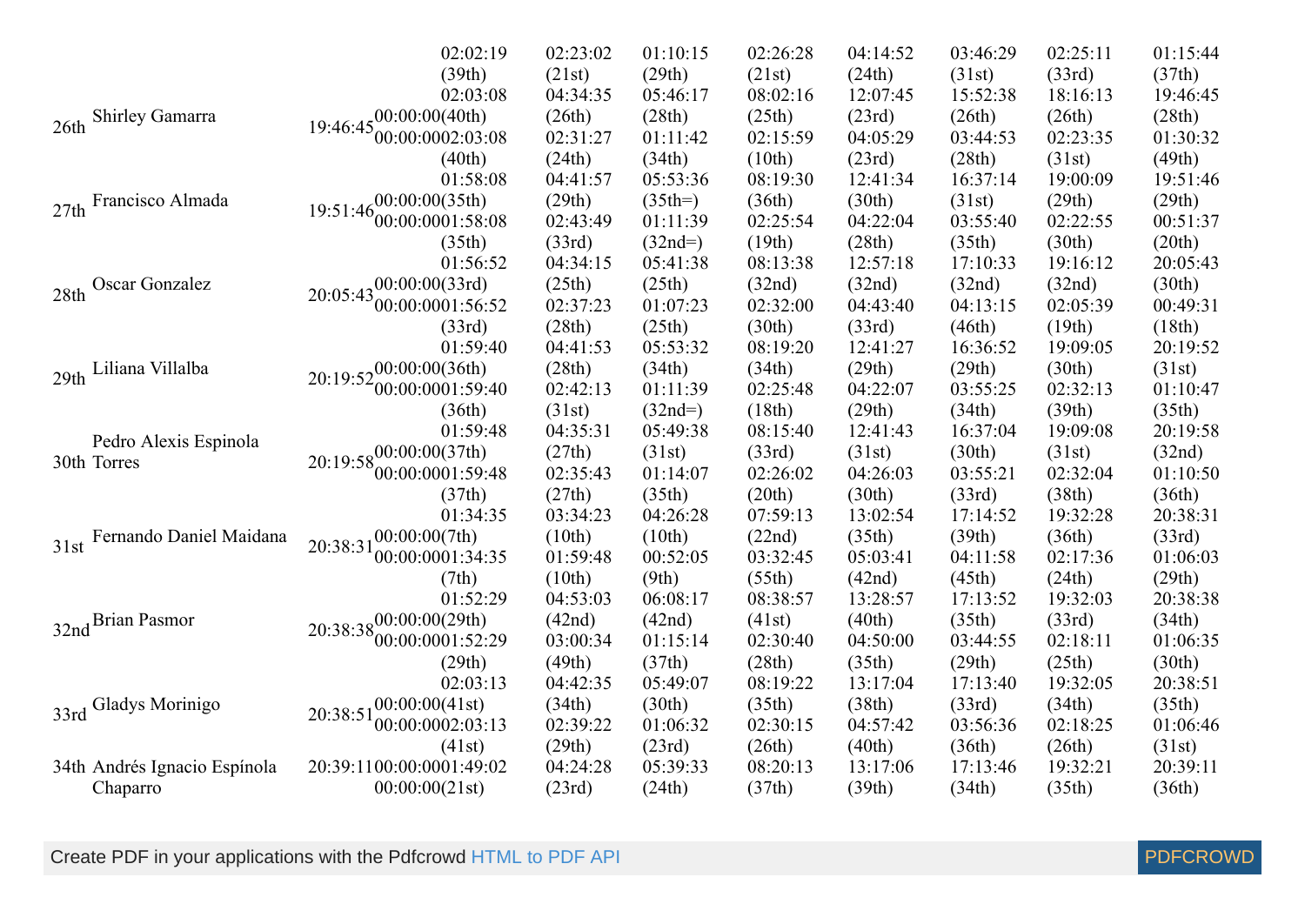|                                  | 01:49:02                                                                                                                                                                                                                                                                                                                                                                                                                                                                            | 02:35:26                                                                                                                                                                                                                                                                                                                                                                                                                                                                                                                                                                                                                                                                                                               | 01:15:05 | 02:40:40 | 04:56:53 | 03:56:40 | 02:18:35 | 01:06:50 |
|----------------------------------|-------------------------------------------------------------------------------------------------------------------------------------------------------------------------------------------------------------------------------------------------------------------------------------------------------------------------------------------------------------------------------------------------------------------------------------------------------------------------------------|------------------------------------------------------------------------------------------------------------------------------------------------------------------------------------------------------------------------------------------------------------------------------------------------------------------------------------------------------------------------------------------------------------------------------------------------------------------------------------------------------------------------------------------------------------------------------------------------------------------------------------------------------------------------------------------------------------------------|----------|----------|----------|----------|----------|----------|
|                                  | (21st)                                                                                                                                                                                                                                                                                                                                                                                                                                                                              | (26th)                                                                                                                                                                                                                                                                                                                                                                                                                                                                                                                                                                                                                                                                                                                 | (36th)   | (36th)   | (39th)   | (37th)   | (27th)   | (32nd)   |
|                                  | 01:49:59                                                                                                                                                                                                                                                                                                                                                                                                                                                                            | 04:59:56                                                                                                                                                                                                                                                                                                                                                                                                                                                                                                                                                                                                                                                                                                               | 06:16:44 | 09:05:35 | 14:18:14 | 17:39:46 | 19:51:28 | 20:54:08 |
| Ricardo Céspedes<br>35th         | ,00:00:00(27th)                                                                                                                                                                                                                                                                                                                                                                                                                                                                     | (45th)                                                                                                                                                                                                                                                                                                                                                                                                                                                                                                                                                                                                                                                                                                                 | (43rd)   | (45th)   | (47th)   | (41st)   | (37th)   | (37th)   |
|                                  | 20:54:08<br>00:00:0001:49:59                                                                                                                                                                                                                                                                                                                                                                                                                                                        | 03:09:57                                                                                                                                                                                                                                                                                                                                                                                                                                                                                                                                                                                                                                                                                                               | 01:16:48 | 02:48:51 | 05:12:39 | 03:21:32 | 02:11:42 | 01:02:40 |
|                                  | (27th)                                                                                                                                                                                                                                                                                                                                                                                                                                                                              | (51st)<br>(41st)<br>(40th)<br>04:51:10<br>06:07:37<br>08:58:58<br>(40th)<br>(39th)<br>(42nd)<br>02:41:50<br>02:51:21<br>01:16:27<br>(30th)<br>(40th)<br>(46th)<br>04:42:26<br>05:48:30<br>08:02:41<br>(33rd)<br>(29th)<br>(26th)<br>02:45:32<br>01:06:04<br>02:14:11<br>(35th)<br>(22nd)<br>(7th)<br>04:23:54<br>05:30:34<br>07:44:04<br>(22nd)<br>(21st)<br>(18th)<br>02:23:26<br>02:13:30<br>01:06:40<br>(38th)<br>(22nd)<br>(24th)<br>(6th)<br>04:42:08<br>05:45:54<br>08:13:35<br>(27th)<br>(31st)<br>(31st)<br>02:27:41<br>02:47:10<br>01:03:46<br>(24th)<br>(36th)<br>(17th)<br>04:49:33<br>05:59:14<br>08:23:52<br>(38th)<br>(38th)<br>(38th)<br>02:59:48<br>01:09:41<br>02:24:38<br>(48th)<br>(28th)<br>(17th) | (46th)   | (23rd)   | (20th)   | (25th)   |          |          |
|                                  | 02:09:20                                                                                                                                                                                                                                                                                                                                                                                                                                                                            |                                                                                                                                                                                                                                                                                                                                                                                                                                                                                                                                                                                                                                                                                                                        |          |          | 14:06:33 | 17:50:17 | 20:05:14 | 21:01:51 |
|                                  |                                                                                                                                                                                                                                                                                                                                                                                                                                                                                     |                                                                                                                                                                                                                                                                                                                                                                                                                                                                                                                                                                                                                                                                                                                        |          |          | (43rd)   | (42nd)   | (40th)   | (38th)   |
| 36th Gutiérrez                   | 00:00:0002:09:20                                                                                                                                                                                                                                                                                                                                                                                                                                                                    |                                                                                                                                                                                                                                                                                                                                                                                                                                                                                                                                                                                                                                                                                                                        |          |          | 05:07:35 | 03:43:44 | 02:14:57 | 00:56:37 |
|                                  | (42nd)                                                                                                                                                                                                                                                                                                                                                                                                                                                                              |                                                                                                                                                                                                                                                                                                                                                                                                                                                                                                                                                                                                                                                                                                                        |          |          | (45th)   | (26th)   | (21st)   | (23rd)   |
|                                  | 01:56:54                                                                                                                                                                                                                                                                                                                                                                                                                                                                            |                                                                                                                                                                                                                                                                                                                                                                                                                                                                                                                                                                                                                                                                                                                        |          |          | 13:06:26 | 17:15:05 | 20:05:07 | 21:43:36 |
| Soledad Petters<br>37th          |                                                                                                                                                                                                                                                                                                                                                                                                                                                                                     |                                                                                                                                                                                                                                                                                                                                                                                                                                                                                                                                                                                                                                                                                                                        |          |          | (37th)   | (40th)   | (38th)   | (39th)   |
|                                  |                                                                                                                                                                                                                                                                                                                                                                                                                                                                                     |                                                                                                                                                                                                                                                                                                                                                                                                                                                                                                                                                                                                                                                                                                                        |          |          | 05:03:45 | 04:08:39 | 02:50:02 | 01:38:29 |
|                                  | (34th)                                                                                                                                                                                                                                                                                                                                                                                                                                                                              |                                                                                                                                                                                                                                                                                                                                                                                                                                                                                                                                                                                                                                                                                                                        |          |          | (43rd)   | (41st)   | (45th)   | (50th)   |
|                                  | 02:00:28                                                                                                                                                                                                                                                                                                                                                                                                                                                                            |                                                                                                                                                                                                                                                                                                                                                                                                                                                                                                                                                                                                                                                                                                                        |          |          | 13:05:50 | 17:14:08 | 20:23:15 | 21:44:07 |
| Raúl Alderetes Fernández<br>38th |                                                                                                                                                                                                                                                                                                                                                                                                                                                                                     |                                                                                                                                                                                                                                                                                                                                                                                                                                                                                                                                                                                                                                                                                                                        |          |          | (36th)   | (37th)   | (42nd)   | (40th)   |
|                                  | 00:00:0002:00:28                                                                                                                                                                                                                                                                                                                                                                                                                                                                    |                                                                                                                                                                                                                                                                                                                                                                                                                                                                                                                                                                                                                                                                                                                        |          |          | 05:21:46 | 04:08:18 | 03:09:07 | 01:20:52 |
|                                  |                                                                                                                                                                                                                                                                                                                                                                                                                                                                                     |                                                                                                                                                                                                                                                                                                                                                                                                                                                                                                                                                                                                                                                                                                                        |          |          | (48th)   | (40th)   | (51st)   | (44th)   |
|                                  | 01:54:58                                                                                                                                                                                                                                                                                                                                                                                                                                                                            |                                                                                                                                                                                                                                                                                                                                                                                                                                                                                                                                                                                                                                                                                                                        |          |          | 12:59:18 | 17:14:48 | 20:05:12 | 21:44:34 |
| 39th López                       |                                                                                                                                                                                                                                                                                                                                                                                                                                                                                     |                                                                                                                                                                                                                                                                                                                                                                                                                                                                                                                                                                                                                                                                                                                        |          |          | (34th)   | (38th)   | (39th)   | (41st)   |
|                                  |                                                                                                                                                                                                                                                                                                                                                                                                                                                                                     |                                                                                                                                                                                                                                                                                                                                                                                                                                                                                                                                                                                                                                                                                                                        |          |          | 04:45:43 | 04:15:30 | 02:50:24 | 01:39:22 |
|                                  | $(30th=)$                                                                                                                                                                                                                                                                                                                                                                                                                                                                           |                                                                                                                                                                                                                                                                                                                                                                                                                                                                                                                                                                                                                                                                                                                        |          |          | (34th)   | (47th)   | (46th)   | (51st)   |
|                                  | 01:49:45                                                                                                                                                                                                                                                                                                                                                                                                                                                                            |                                                                                                                                                                                                                                                                                                                                                                                                                                                                                                                                                                                                                                                                                                                        |          |          | 12:57:20 | 17:14:05 | 20:05:22 | 21:45:16 |
| Guillermo Leguizamon<br>40th     |                                                                                                                                                                                                                                                                                                                                                                                                                                                                                     |                                                                                                                                                                                                                                                                                                                                                                                                                                                                                                                                                                                                                                                                                                                        |          |          | (33rd)   | (36th)   | (41st)   | (42nd)   |
|                                  |                                                                                                                                                                                                                                                                                                                                                                                                                                                                                     |                                                                                                                                                                                                                                                                                                                                                                                                                                                                                                                                                                                                                                                                                                                        |          |          | 04:33:28 | 04:16:45 | 02:51:17 | 01:39:54 |
|                                  | (25th)                                                                                                                                                                                                                                                                                                                                                                                                                                                                              |                                                                                                                                                                                                                                                                                                                                                                                                                                                                                                                                                                                                                                                                                                                        |          |          | (32nd)   | (48th)   | (47th)   | (52nd)   |
|                                  | 01:55:44                                                                                                                                                                                                                                                                                                                                                                                                                                                                            | 04:52:25                                                                                                                                                                                                                                                                                                                                                                                                                                                                                                                                                                                                                                                                                                               | 06:08:06 | 08:38:51 | 14:05:55 | 18:10:17 | 20:39:54 | 21:58:31 |
| 41st Gimenez                     | 00:00:00(32nd)                                                                                                                                                                                                                                                                                                                                                                                                                                                                      | (41st)                                                                                                                                                                                                                                                                                                                                                                                                                                                                                                                                                                                                                                                                                                                 | (41st)   | (40th)   | (42nd)   | (43rd)   | (43rd)   | (43rd)   |
|                                  | 00:00:0001:55:44                                                                                                                                                                                                                                                                                                                                                                                                                                                                    | 02:56:41                                                                                                                                                                                                                                                                                                                                                                                                                                                                                                                                                                                                                                                                                                               | 01:15:41 | 02:30:45 | 05:27:04 | 04:04:22 | 02:29:37 | 01:18:37 |
|                                  | (32nd)                                                                                                                                                                                                                                                                                                                                                                                                                                                                              | (44th)                                                                                                                                                                                                                                                                                                                                                                                                                                                                                                                                                                                                                                                                                                                 | (39th)   | (29th)   | (49th)   | (38th)   | (35th)   | (43rd)   |
|                                  | 02:10:13                                                                                                                                                                                                                                                                                                                                                                                                                                                                            | 04:53:04                                                                                                                                                                                                                                                                                                                                                                                                                                                                                                                                                                                                                                                                                                               | 06:17:57 | 09:01:09 | 14:05:54 | 18:10:34 | 20:40:14 | 21:58:37 |
|                                  |                                                                                                                                                                                                                                                                                                                                                                                                                                                                                     | (43rd)                                                                                                                                                                                                                                                                                                                                                                                                                                                                                                                                                                                                                                                                                                                 | (44th)   | (43rd)   | (41st)   | (44th)   | (44th)   | (44th)   |
|                                  | Juan Ramón Gómez<br>$21:01:51_{00}^{00}:00:00(42nd)$<br>$-00:00:00(34th)$<br>$21:43:36_{00:00:0001:56:54}^{00:00:00001:56:54}$<br>$21:44:07_{00}^{00}:00:00(38th)$<br>Jorge Mariano Bobadilla<br>$21:44:34_{00}^{00:00:00(30th=)}$<br>00:00:0001:54:58<br>(00:00:00(25th))<br>21:45:16<br>00:00:00001:49:45<br>Jorge Andres Estigarribia<br>21:58:31<br>$21:58:37^{00:00:00(45th)}_{0.0}$<br>42nd Miguel Antonio Villamayor<br>00:00:0002:10:13<br>02:42:51<br>01:24:53<br>02:43:12 |                                                                                                                                                                                                                                                                                                                                                                                                                                                                                                                                                                                                                                                                                                                        | 05:04:45 | 04:04:40 | 02:29:40 | 01:18:23 |          |          |
|                                  | (45th)                                                                                                                                                                                                                                                                                                                                                                                                                                                                              | (32nd)                                                                                                                                                                                                                                                                                                                                                                                                                                                                                                                                                                                                                                                                                                                 | (48th)   | (38th)   | (44th)   | (39th)   | (36th)   | (42nd)   |
| 43rd Christian L. Mendoza        | 22:09:0000:00:0002:12:57                                                                                                                                                                                                                                                                                                                                                                                                                                                            | 05:06:49                                                                                                                                                                                                                                                                                                                                                                                                                                                                                                                                                                                                                                                                                                               | 06:28:34 | 09:20:28 | 14:17:12 | 18:26:36 | 20:59:30 | 22:09:00 |
| Gómez                            | 00:00:00(50th)                                                                                                                                                                                                                                                                                                                                                                                                                                                                      | (46th)                                                                                                                                                                                                                                                                                                                                                                                                                                                                                                                                                                                                                                                                                                                 | (46th)   | (47th)   | (45th)   | (46th)   | (46th)   | (45th)   |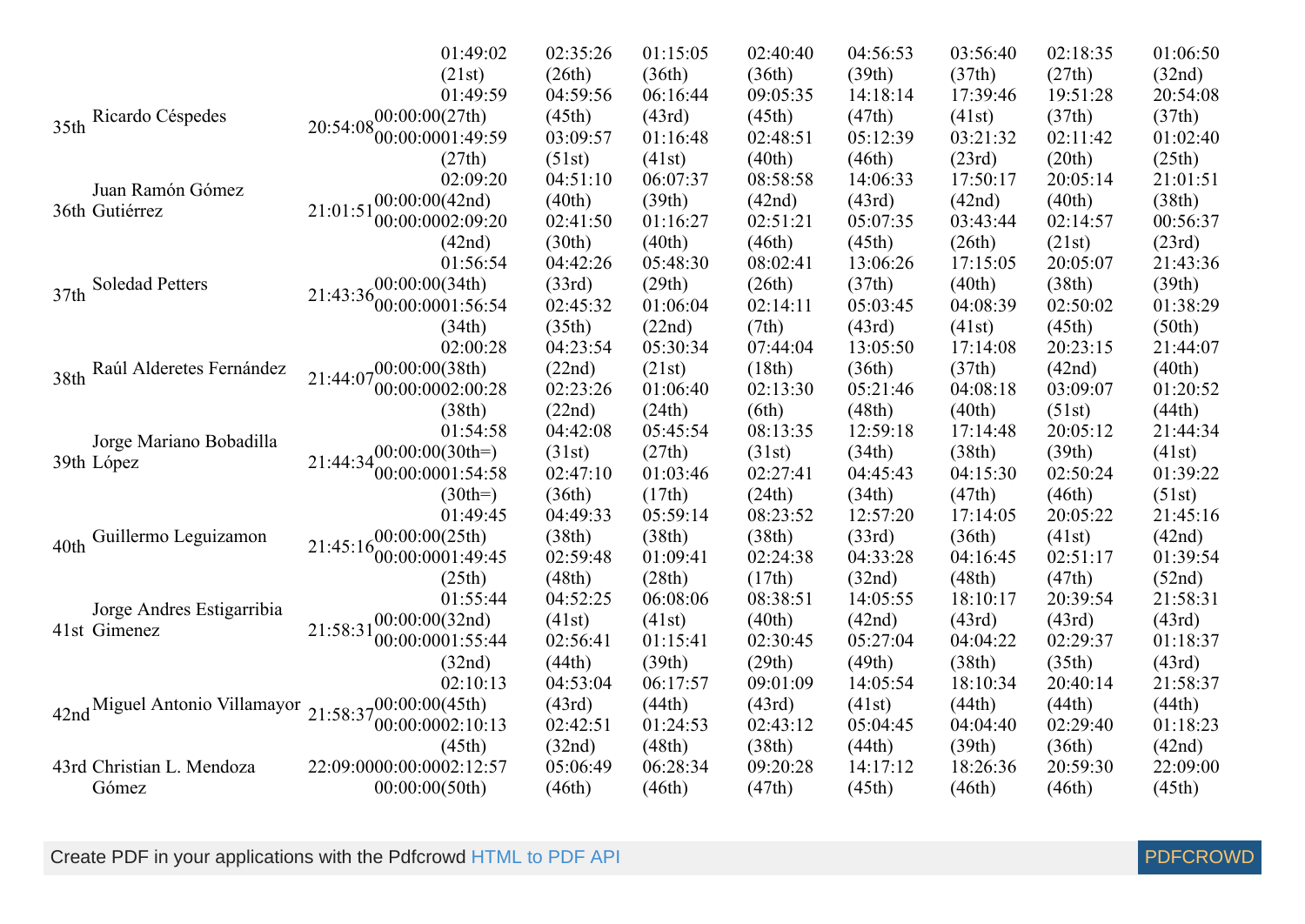|                        | 02:12:57                                                                                                                                                                                                                                                                                                                                                                                                                                                                                                                                                                                                                                                                                                                                                                                                                                                                                                                                                                                                                                                                                                                                                                                                                                                                                                                                                                                                                                                                                                                                                                                                                                                                                                                                                                                                                                                                                                                                                                                                                                                                                                                                                                                                                                                                                                                                                                                                                                                                                                                                                                                                                                                                                                                             | 02:53:52 | 01:21:45 | 02:51:54 | 04:56:44 | 04:09:24 | 02:32:54 | 01:09:30 |
|------------------------|--------------------------------------------------------------------------------------------------------------------------------------------------------------------------------------------------------------------------------------------------------------------------------------------------------------------------------------------------------------------------------------------------------------------------------------------------------------------------------------------------------------------------------------------------------------------------------------------------------------------------------------------------------------------------------------------------------------------------------------------------------------------------------------------------------------------------------------------------------------------------------------------------------------------------------------------------------------------------------------------------------------------------------------------------------------------------------------------------------------------------------------------------------------------------------------------------------------------------------------------------------------------------------------------------------------------------------------------------------------------------------------------------------------------------------------------------------------------------------------------------------------------------------------------------------------------------------------------------------------------------------------------------------------------------------------------------------------------------------------------------------------------------------------------------------------------------------------------------------------------------------------------------------------------------------------------------------------------------------------------------------------------------------------------------------------------------------------------------------------------------------------------------------------------------------------------------------------------------------------------------------------------------------------------------------------------------------------------------------------------------------------------------------------------------------------------------------------------------------------------------------------------------------------------------------------------------------------------------------------------------------------------------------------------------------------------------------------------------------------|----------|----------|----------|----------|----------|----------|----------|
|                        | (50th)                                                                                                                                                                                                                                                                                                                                                                                                                                                                                                                                                                                                                                                                                                                                                                                                                                                                                                                                                                                                                                                                                                                                                                                                                                                                                                                                                                                                                                                                                                                                                                                                                                                                                                                                                                                                                                                                                                                                                                                                                                                                                                                                                                                                                                                                                                                                                                                                                                                                                                                                                                                                                                                                                                                               | (40th)   | (44th)   | (48th)   | (38th)   | (42nd)   | (40th)   | (33rd)   |
|                        | 02:24:32                                                                                                                                                                                                                                                                                                                                                                                                                                                                                                                                                                                                                                                                                                                                                                                                                                                                                                                                                                                                                                                                                                                                                                                                                                                                                                                                                                                                                                                                                                                                                                                                                                                                                                                                                                                                                                                                                                                                                                                                                                                                                                                                                                                                                                                                                                                                                                                                                                                                                                                                                                                                                                                                                                                             | 05:11:59 | 06:34:41 | 09:20:32 | 14:16:57 | 18:26:27 | 20:59:25 | 22:09:15 |
| Maria Cintia Ramírez   |                                                                                                                                                                                                                                                                                                                                                                                                                                                                                                                                                                                                                                                                                                                                                                                                                                                                                                                                                                                                                                                                                                                                                                                                                                                                                                                                                                                                                                                                                                                                                                                                                                                                                                                                                                                                                                                                                                                                                                                                                                                                                                                                                                                                                                                                                                                                                                                                                                                                                                                                                                                                                                                                                                                                      |          |          |          | (44th)   |          |          | (46th)   |
| 44th Gómez             | 00:00:0002:24:32                                                                                                                                                                                                                                                                                                                                                                                                                                                                                                                                                                                                                                                                                                                                                                                                                                                                                                                                                                                                                                                                                                                                                                                                                                                                                                                                                                                                                                                                                                                                                                                                                                                                                                                                                                                                                                                                                                                                                                                                                                                                                                                                                                                                                                                                                                                                                                                                                                                                                                                                                                                                                                                                                                                     | 02:47:27 | 01:22:42 | 02:45:51 | 04:56:25 | 04:09:30 | 02:32:58 | 01:09:50 |
|                        | (54th)                                                                                                                                                                                                                                                                                                                                                                                                                                                                                                                                                                                                                                                                                                                                                                                                                                                                                                                                                                                                                                                                                                                                                                                                                                                                                                                                                                                                                                                                                                                                                                                                                                                                                                                                                                                                                                                                                                                                                                                                                                                                                                                                                                                                                                                                                                                                                                                                                                                                                                                                                                                                                                                                                                                               |          |          |          |          |          |          | (34th)   |
|                        | 02:12:55                                                                                                                                                                                                                                                                                                                                                                                                                                                                                                                                                                                                                                                                                                                                                                                                                                                                                                                                                                                                                                                                                                                                                                                                                                                                                                                                                                                                                                                                                                                                                                                                                                                                                                                                                                                                                                                                                                                                                                                                                                                                                                                                                                                                                                                                                                                                                                                                                                                                                                                                                                                                                                                                                                                             | 05:06:53 | 06:28:53 | 09:19:28 | 14:17:15 | 18:26:57 | 20:59:56 | 22:18:11 |
| 45th Alejandro Alliana |                                                                                                                                                                                                                                                                                                                                                                                                                                                                                                                                                                                                                                                                                                                                                                                                                                                                                                                                                                                                                                                                                                                                                                                                                                                                                                                                                                                                                                                                                                                                                                                                                                                                                                                                                                                                                                                                                                                                                                                                                                                                                                                                                                                                                                                                                                                                                                                                                                                                                                                                                                                                                                                                                                                                      |          |          |          |          |          |          | (47th)   |
|                        | $22:09:15\substack{00:0000(54th)}$<br>(50th)<br>(48th)<br>(48th)<br>(45th)<br>(45th)<br>(38th)<br>(47th)<br>(39th)<br>(37th)<br>(43rd)<br>(41st)<br>00:00:00(49th)<br>(47th)<br>(47th)<br>(47th)<br>(46th)<br>(46th)<br>(47th)<br>22:18:11<br>00:00:0002:12:55<br>01:22:00<br>02:53:58<br>02:50:35<br>04:57:47<br>04:09:42<br>02:32:59<br>(49th)<br>(45th)<br>(44th)<br>(42nd)<br>(41st)<br>(41st)<br>(44th)<br>09:57:18<br>02:10:57<br>05:08:56<br>06:34:57<br>16:01:57<br>19:55:21<br>22:56:38<br>$24:12:36\begin{array}{l}00:00:00(47th)\\00:00:0002:10:57\end{array}$<br>(48th)<br>(49th)<br>(51st)<br>(51st)<br>(51st)<br>(48th)<br>02:57:59<br>03:22:21<br>01:26:01<br>06:04:39<br>03:53:24<br>03:01:17<br>(47th)<br>(45th)<br>(54th)<br>(48th)<br>(49th)<br>(53rd)<br>(32nd)<br>02:18:53<br>05:33:34<br>06:55:50<br>09:46:41<br>14:39:46<br>19:43:59<br>23:07:38<br>24:57:08 $^{00:00:00(52nd)}$<br>(52nd)<br>(51st)<br>(50th)<br>(50th)<br>(49th)<br>(51st)<br>00:00:0002:18:53<br>03:14:41<br>01:22:16<br>02:50:51<br>04:53:05<br>05:04:13<br>03:23:39<br>(52nd)<br>(52nd)<br>(46th)<br>(45th)<br>(36th)<br>(51st)<br>(54th)<br>02:09:36<br>04:53:30<br>06:19:47<br>09:02:36<br>14:39:44<br>19:43:50<br>23:07:25<br>(49th)<br>(49th)<br>24:57:09 $^{00:00:00(44th)}$<br>(44th)<br>(45th)<br>(44th)<br>(48th)<br>00:00:0002:09:36<br>02:43:54<br>02:42:49<br>05:37:08<br>03:23:35<br>01:26:17<br>05:04:06<br>(37th)<br>(44th)<br>(34th)<br>(50th)<br>(50th)<br>(50th)<br>(53rd)<br>02:10:53<br>05:09:05<br>09:20:45<br>14:39:35<br>06:43:03<br>19:44:04<br>23:07:31<br>(48th)<br>,00:00:00(46th)<br>(49th)<br>(50th)<br>(49th)<br>(50th)<br>(50th)<br>24:57:18<br>00:00:0002:10:53<br>02:58:12<br>01:33:58<br>02:37:42<br>05:18:50<br>05:04:29<br>03:23:27<br>(46th)<br>(54th)<br>(35th)<br>(47th)<br>(46th)<br>(52nd)<br>(52nd)<br>02:11:52<br>07:02:49<br>05:20:50<br>10:24:00<br>17:07:54<br>22:05:49<br>24:44:26<br>$26:10:13\substack{00:00:00(48th)}$<br>(51st)<br>(52nd)<br>(52nd)<br>(55th)<br>(55th)<br>(52nd)<br>00:00:0002:11:52<br>03:08:58<br>01:41:59<br>03:21:11<br>04:57:55<br>02:38:37<br>06:43:54<br>(48th)<br>(50th)<br>(57th)<br>(53rd)<br>(55th)<br>(49th)<br>(43rd)<br>02:49:56<br>06:11:07<br>07:37:51<br>10:41:58<br>16:39:59<br>21:55:51<br>25:22:00<br>$26:50:17^{00:00:00(57th)}$<br>(55th)<br>(54th)<br>(56th)<br>(54th)<br>(52nd)<br>(52nd)<br>00:00:0002:49:56<br>03:21:11<br>01:26:44<br>03:04:07<br>05:58:01<br>05:15:52<br>03:26:09<br>(57th)<br>(53rd)<br>(49th)<br>(57th)<br>(51st)<br>(52nd)<br>(55th)<br>27:10:2200:00:0002:19:23<br>05:45:44<br>07:15:41<br>10:31:37<br>25:22:42<br>16:40:20<br>21:56:37<br>(53rd)<br>(54th)<br>(55th)<br>00:00:00(53rd)<br>(53rd)<br>(53rd)<br>(54th) | 01:18:15 |          |          |          |          |          |          |
|                        |                                                                                                                                                                                                                                                                                                                                                                                                                                                                                                                                                                                                                                                                                                                                                                                                                                                                                                                                                                                                                                                                                                                                                                                                                                                                                                                                                                                                                                                                                                                                                                                                                                                                                                                                                                                                                                                                                                                                                                                                                                                                                                                                                                                                                                                                                                                                                                                                                                                                                                                                                                                                                                                                                                                                      |          |          |          |          |          |          | (41st)   |
|                        |                                                                                                                                                                                                                                                                                                                                                                                                                                                                                                                                                                                                                                                                                                                                                                                                                                                                                                                                                                                                                                                                                                                                                                                                                                                                                                                                                                                                                                                                                                                                                                                                                                                                                                                                                                                                                                                                                                                                                                                                                                                                                                                                                                                                                                                                                                                                                                                                                                                                                                                                                                                                                                                                                                                                      |          |          |          |          |          |          | 24:12:36 |
| Carlos Servin<br>46th  |                                                                                                                                                                                                                                                                                                                                                                                                                                                                                                                                                                                                                                                                                                                                                                                                                                                                                                                                                                                                                                                                                                                                                                                                                                                                                                                                                                                                                                                                                                                                                                                                                                                                                                                                                                                                                                                                                                                                                                                                                                                                                                                                                                                                                                                                                                                                                                                                                                                                                                                                                                                                                                                                                                                                      |          |          |          |          |          |          | (48th)   |
|                        |                                                                                                                                                                                                                                                                                                                                                                                                                                                                                                                                                                                                                                                                                                                                                                                                                                                                                                                                                                                                                                                                                                                                                                                                                                                                                                                                                                                                                                                                                                                                                                                                                                                                                                                                                                                                                                                                                                                                                                                                                                                                                                                                                                                                                                                                                                                                                                                                                                                                                                                                                                                                                                                                                                                                      |          |          |          |          |          |          | 01:15:58 |
|                        |                                                                                                                                                                                                                                                                                                                                                                                                                                                                                                                                                                                                                                                                                                                                                                                                                                                                                                                                                                                                                                                                                                                                                                                                                                                                                                                                                                                                                                                                                                                                                                                                                                                                                                                                                                                                                                                                                                                                                                                                                                                                                                                                                                                                                                                                                                                                                                                                                                                                                                                                                                                                                                                                                                                                      |          |          |          |          |          |          | (39th)   |
|                        |                                                                                                                                                                                                                                                                                                                                                                                                                                                                                                                                                                                                                                                                                                                                                                                                                                                                                                                                                                                                                                                                                                                                                                                                                                                                                                                                                                                                                                                                                                                                                                                                                                                                                                                                                                                                                                                                                                                                                                                                                                                                                                                                                                                                                                                                                                                                                                                                                                                                                                                                                                                                                                                                                                                                      |          |          |          |          |          |          | 24:57:08 |
| Nadia Cano<br>47th     |                                                                                                                                                                                                                                                                                                                                                                                                                                                                                                                                                                                                                                                                                                                                                                                                                                                                                                                                                                                                                                                                                                                                                                                                                                                                                                                                                                                                                                                                                                                                                                                                                                                                                                                                                                                                                                                                                                                                                                                                                                                                                                                                                                                                                                                                                                                                                                                                                                                                                                                                                                                                                                                                                                                                      |          |          |          |          |          |          | (49th)   |
|                        |                                                                                                                                                                                                                                                                                                                                                                                                                                                                                                                                                                                                                                                                                                                                                                                                                                                                                                                                                                                                                                                                                                                                                                                                                                                                                                                                                                                                                                                                                                                                                                                                                                                                                                                                                                                                                                                                                                                                                                                                                                                                                                                                                                                                                                                                                                                                                                                                                                                                                                                                                                                                                                                                                                                                      |          |          |          |          |          |          | 01:49:30 |
|                        |                                                                                                                                                                                                                                                                                                                                                                                                                                                                                                                                                                                                                                                                                                                                                                                                                                                                                                                                                                                                                                                                                                                                                                                                                                                                                                                                                                                                                                                                                                                                                                                                                                                                                                                                                                                                                                                                                                                                                                                                                                                                                                                                                                                                                                                                                                                                                                                                                                                                                                                                                                                                                                                                                                                                      |          |          |          |          |          |          | (54th)   |
|                        |                                                                                                                                                                                                                                                                                                                                                                                                                                                                                                                                                                                                                                                                                                                                                                                                                                                                                                                                                                                                                                                                                                                                                                                                                                                                                                                                                                                                                                                                                                                                                                                                                                                                                                                                                                                                                                                                                                                                                                                                                                                                                                                                                                                                                                                                                                                                                                                                                                                                                                                                                                                                                                                                                                                                      |          |          |          |          |          |          | 24:57:09 |
| Walter Ozorio<br>48th  |                                                                                                                                                                                                                                                                                                                                                                                                                                                                                                                                                                                                                                                                                                                                                                                                                                                                                                                                                                                                                                                                                                                                                                                                                                                                                                                                                                                                                                                                                                                                                                                                                                                                                                                                                                                                                                                                                                                                                                                                                                                                                                                                                                                                                                                                                                                                                                                                                                                                                                                                                                                                                                                                                                                                      |          |          |          |          |          |          | (50th)   |
|                        |                                                                                                                                                                                                                                                                                                                                                                                                                                                                                                                                                                                                                                                                                                                                                                                                                                                                                                                                                                                                                                                                                                                                                                                                                                                                                                                                                                                                                                                                                                                                                                                                                                                                                                                                                                                                                                                                                                                                                                                                                                                                                                                                                                                                                                                                                                                                                                                                                                                                                                                                                                                                                                                                                                                                      |          |          | 01:49:44 |          |          |          |          |
|                        |                                                                                                                                                                                                                                                                                                                                                                                                                                                                                                                                                                                                                                                                                                                                                                                                                                                                                                                                                                                                                                                                                                                                                                                                                                                                                                                                                                                                                                                                                                                                                                                                                                                                                                                                                                                                                                                                                                                                                                                                                                                                                                                                                                                                                                                                                                                                                                                                                                                                                                                                                                                                                                                                                                                                      |          |          |          |          |          |          | (55th)   |
|                        |                                                                                                                                                                                                                                                                                                                                                                                                                                                                                                                                                                                                                                                                                                                                                                                                                                                                                                                                                                                                                                                                                                                                                                                                                                                                                                                                                                                                                                                                                                                                                                                                                                                                                                                                                                                                                                                                                                                                                                                                                                                                                                                                                                                                                                                                                                                                                                                                                                                                                                                                                                                                                                                                                                                                      |          |          |          |          |          |          | 24:57:18 |
| Alcides Arteta<br>49th |                                                                                                                                                                                                                                                                                                                                                                                                                                                                                                                                                                                                                                                                                                                                                                                                                                                                                                                                                                                                                                                                                                                                                                                                                                                                                                                                                                                                                                                                                                                                                                                                                                                                                                                                                                                                                                                                                                                                                                                                                                                                                                                                                                                                                                                                                                                                                                                                                                                                                                                                                                                                                                                                                                                                      |          |          |          |          |          |          | (51st)   |
|                        |                                                                                                                                                                                                                                                                                                                                                                                                                                                                                                                                                                                                                                                                                                                                                                                                                                                                                                                                                                                                                                                                                                                                                                                                                                                                                                                                                                                                                                                                                                                                                                                                                                                                                                                                                                                                                                                                                                                                                                                                                                                                                                                                                                                                                                                                                                                                                                                                                                                                                                                                                                                                                                                                                                                                      |          |          |          |          |          |          | 01:49:47 |
|                        |                                                                                                                                                                                                                                                                                                                                                                                                                                                                                                                                                                                                                                                                                                                                                                                                                                                                                                                                                                                                                                                                                                                                                                                                                                                                                                                                                                                                                                                                                                                                                                                                                                                                                                                                                                                                                                                                                                                                                                                                                                                                                                                                                                                                                                                                                                                                                                                                                                                                                                                                                                                                                                                                                                                                      |          |          |          |          |          |          | (56th)   |
|                        |                                                                                                                                                                                                                                                                                                                                                                                                                                                                                                                                                                                                                                                                                                                                                                                                                                                                                                                                                                                                                                                                                                                                                                                                                                                                                                                                                                                                                                                                                                                                                                                                                                                                                                                                                                                                                                                                                                                                                                                                                                                                                                                                                                                                                                                                                                                                                                                                                                                                                                                                                                                                                                                                                                                                      |          |          |          |          |          |          | 26:10:13 |
| Sergio Morel<br>50th   |                                                                                                                                                                                                                                                                                                                                                                                                                                                                                                                                                                                                                                                                                                                                                                                                                                                                                                                                                                                                                                                                                                                                                                                                                                                                                                                                                                                                                                                                                                                                                                                                                                                                                                                                                                                                                                                                                                                                                                                                                                                                                                                                                                                                                                                                                                                                                                                                                                                                                                                                                                                                                                                                                                                                      |          |          |          |          |          |          | (52nd)   |
|                        |                                                                                                                                                                                                                                                                                                                                                                                                                                                                                                                                                                                                                                                                                                                                                                                                                                                                                                                                                                                                                                                                                                                                                                                                                                                                                                                                                                                                                                                                                                                                                                                                                                                                                                                                                                                                                                                                                                                                                                                                                                                                                                                                                                                                                                                                                                                                                                                                                                                                                                                                                                                                                                                                                                                                      |          |          |          |          |          |          | 01:25:47 |
|                        |                                                                                                                                                                                                                                                                                                                                                                                                                                                                                                                                                                                                                                                                                                                                                                                                                                                                                                                                                                                                                                                                                                                                                                                                                                                                                                                                                                                                                                                                                                                                                                                                                                                                                                                                                                                                                                                                                                                                                                                                                                                                                                                                                                                                                                                                                                                                                                                                                                                                                                                                                                                                                                                                                                                                      |          |          |          |          |          |          | (45th)   |
|                        |                                                                                                                                                                                                                                                                                                                                                                                                                                                                                                                                                                                                                                                                                                                                                                                                                                                                                                                                                                                                                                                                                                                                                                                                                                                                                                                                                                                                                                                                                                                                                                                                                                                                                                                                                                                                                                                                                                                                                                                                                                                                                                                                                                                                                                                                                                                                                                                                                                                                                                                                                                                                                                                                                                                                      |          |          |          |          |          |          | 26:50:17 |
| Mary Pusineri<br>51st  |                                                                                                                                                                                                                                                                                                                                                                                                                                                                                                                                                                                                                                                                                                                                                                                                                                                                                                                                                                                                                                                                                                                                                                                                                                                                                                                                                                                                                                                                                                                                                                                                                                                                                                                                                                                                                                                                                                                                                                                                                                                                                                                                                                                                                                                                                                                                                                                                                                                                                                                                                                                                                                                                                                                                      |          |          |          |          |          |          | (53rd)   |
|                        |                                                                                                                                                                                                                                                                                                                                                                                                                                                                                                                                                                                                                                                                                                                                                                                                                                                                                                                                                                                                                                                                                                                                                                                                                                                                                                                                                                                                                                                                                                                                                                                                                                                                                                                                                                                                                                                                                                                                                                                                                                                                                                                                                                                                                                                                                                                                                                                                                                                                                                                                                                                                                                                                                                                                      |          |          |          |          |          |          | 01:28:17 |
|                        |                                                                                                                                                                                                                                                                                                                                                                                                                                                                                                                                                                                                                                                                                                                                                                                                                                                                                                                                                                                                                                                                                                                                                                                                                                                                                                                                                                                                                                                                                                                                                                                                                                                                                                                                                                                                                                                                                                                                                                                                                                                                                                                                                                                                                                                                                                                                                                                                                                                                                                                                                                                                                                                                                                                                      |          |          |          |          |          |          | (48th)   |
| 52nd Victor Carricarte |                                                                                                                                                                                                                                                                                                                                                                                                                                                                                                                                                                                                                                                                                                                                                                                                                                                                                                                                                                                                                                                                                                                                                                                                                                                                                                                                                                                                                                                                                                                                                                                                                                                                                                                                                                                                                                                                                                                                                                                                                                                                                                                                                                                                                                                                                                                                                                                                                                                                                                                                                                                                                                                                                                                                      |          |          |          |          |          |          | 27:10:22 |
|                        |                                                                                                                                                                                                                                                                                                                                                                                                                                                                                                                                                                                                                                                                                                                                                                                                                                                                                                                                                                                                                                                                                                                                                                                                                                                                                                                                                                                                                                                                                                                                                                                                                                                                                                                                                                                                                                                                                                                                                                                                                                                                                                                                                                                                                                                                                                                                                                                                                                                                                                                                                                                                                                                                                                                                      |          |          |          |          |          |          | (54th)   |